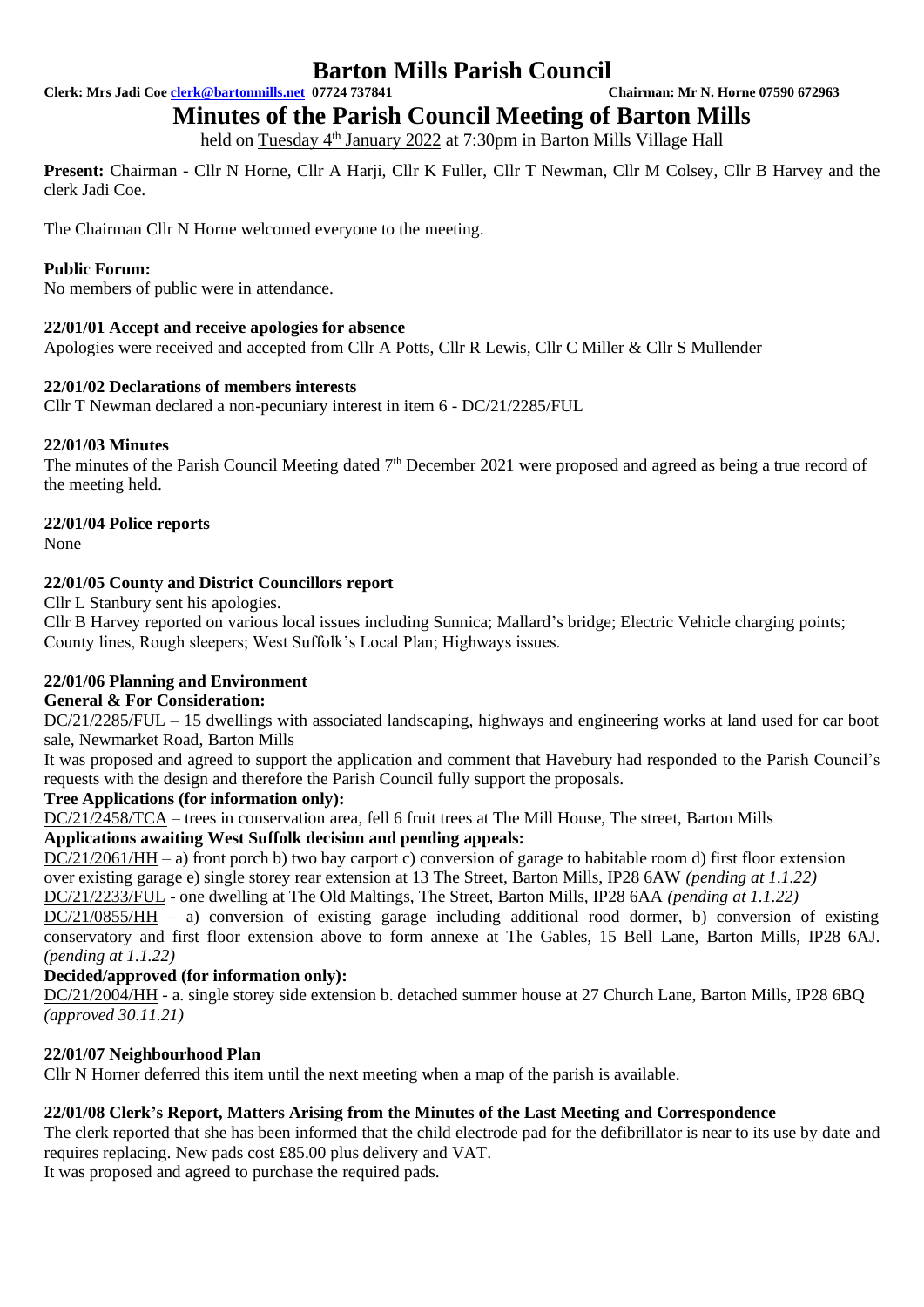## **Barton Mills Parish Council**<br> **Chairman: Mr N. Horne 07590 672963**<br> **Chairman: Mr N. Horne 07590 672963**

#### **Clerk: Mrs Jadi Coe [clerk@bartonmills.net](mailto:clerk@bartonmills.net) 07724 737841**

The clerk also reported that the council's insurance is due for renewal by  $4<sup>th</sup>$  February, the current quote is £1,243.10 however this it has been requested to add to the policy the replacement cost of the new bench and village sign. The quote can be finalised at the meeting on 1st February.

Finally, the clerk reported that Run Breckland, a local charity, had contacted the Parish Council requesting support for the proposal of an organised River Run based around the Jubilee Fields and the River Lark footpath on 14th August 2022. The Parish Council support the proposals but to ask Run Breckland to consider additional marshals are present at Old Mill Lane.

#### **22/01/09 Parish Matters**

1. Update on exception site at Newmarket Road

The clerk reported she has been sent correspondence from a resident objecting to the application.

It was agreed to respond to the resident noting the objections made and answering questions proposed.

2. Maintenance of Assets

- Lighting, including receiving updated quotes for new units

Unit 63 The Street.

Pearce and Kemp quoted £7,307.90 for a new Heritage light and pole to be re-sited on the opposite side of the road to the existing light. K & M Lighting and UKPN quoted a total of £8,343.05 for a new heritage pole and light to the right of the existing pole. A difference of just over £1,000.00.

The clerk was to check with Pearce and Kemp whether they could quote to install the light to the right of the existing light as per the K & M quote. Pearce and Kemp confirmed this is not possible as there is no clearance from the road edge for a column to be mounted beside and there is a main gulley to the right of the pole and a private driveway.

It was proposed and agreed to accept the quote of £7,307.90 from Pearce and Kemp for a new heritage pole and light to be re-sited the opposite side of the road to the original light.

- Play Park

Cllr N Horne reported that the basketball net has been removed and will not be replaced, and that some of the goal nets may require attention.

3. SID incl rota

It was reported that replacement brackets may required for the post on Worlington Road. It was agreed that the clerk would obtain quotes.

It was agreed to advertise for some extra volunteers and to contact volunteers who have helped in the past.

The location of the SID was discussed and it was agreed to keep the SID where it is with the only change being turning it around on the Mildenhall Road post.

4. Update on works at the island outside Chestnut Close incl. new village sign

Cllr N Horne reported that the post was being prepared and he would liaise with the contractor when ready.

5. Sunnica including compulsory purchase of land

It was agreed at the last meeting that the clerk would contact Sunnica and ask, why is the land needed and what will it be used for and if it is for access, why will access not be a little further up Newmarket Road or on Golf Links Road. The clerk was also asked to inform Suffolk County Council of Sunnica's proposals.

Sunnica stated that access form Golf Links Road was considered but the road is narrow and traffic management would be challenging. There are two possible access sights off Newmarket Road but the option closer to Golf Links Road would require complex temporary traffic signals. The preferred option is as previously confirmed and this would be access for construction only.

6. Mallard's bridge update

It was reported that the bridge was nearly complete and would be in use soon.

7. Highways issues

It was agreed at the last meeting to place two traffic counts and speed units on Newmarket Road at a cost of £600 with £200 being received from both Cllr Stanbury and Harvey from their locality budgets.

Cllr N Horne asked whether the Parish Council would have any input on when the device is installed i.e., a Friday afternoon. Cllr B Harvey confirmed this would be installed for at least a week so it would gather a good range of data. 8. Lighting at the Church Rooms

The clerk reported that early December she received an email from a resident informing her that she had

tripped over in the driveway on leaving the church rooms in Barton Mills. The reason being was the total darkness of the driveway and the slightly uneven surface of the ground of which one would be unable to see.

The church room outside does have a security light but no lighting is provided along the driveway.

The resident has asked if the Parish Council can you look into introducing maybe another light to be able to walk safely at night leaving the premises at that area and flatten the driveway.